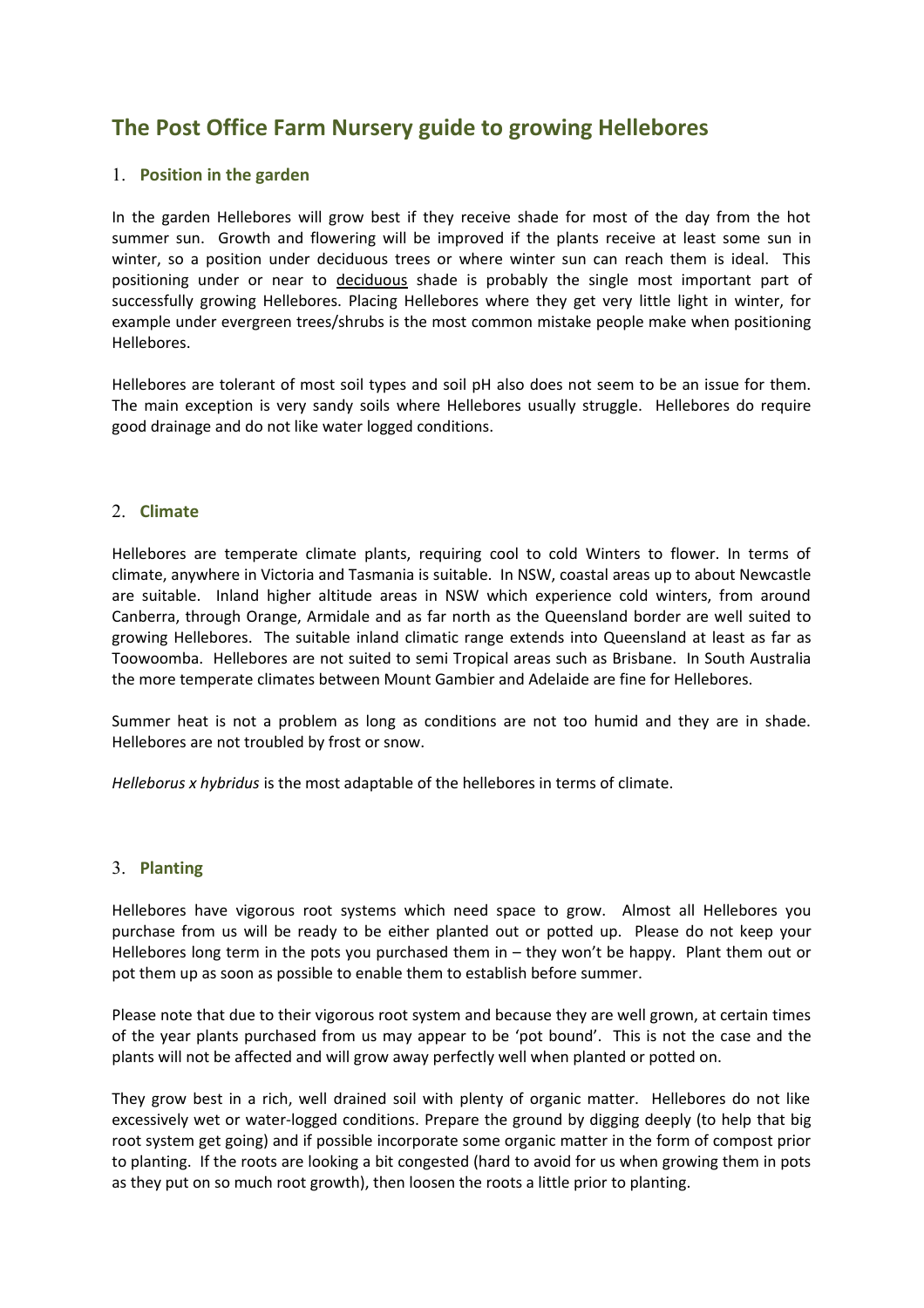Water the plants in well. Please note that plants may need some additional watering over their first summer in the ground, depending on conditions. We usually find that in subsequent summers, they become quite drought tolerant.

Hellebores are best grown in-ground rather than in pots. Plants in pots will need more water over summer and regular annual feeding (see below). Of the different varieties of Hellebore, Helleborus x hybridus do best in pots. However due to their extensive root systems they will require regular potting on into eventually large tubs (30-40cm diameter). H foetidus, H. argutifolius and H. x sternii generally will not grow well in pots as larger plants.

*Helleborus x hybridus* varieties will generally grow to about 45cm tall with a spread of about 60cm and they should be planted about 60cm apart. Taller growing species (*H. argutifolius*, *H. foetidus*) may get up to about 75cm tall and should be planted about 60cm apart.

Hellebores usually need to be 2-3 years old before they will flower. One year old seedlings we sell in tubes (mail order stock) generally will flower in the winter of the year following purchase.

#### 4. **Maintenance**

Mid to late autumn into early winter (April to June) is the start of the annual growth period for most Hellebores, depending a bit on climate and season. This is the best time to do most of the annual maintenance jobs on your Hellebores: feeding and cleaning up old foliage, moving and dividing if necessary.

By this time of the year the old foliage will be looking a bit tatty and new growth can be seen pushing up from the base of the plant. Once you see that new growth on *Helleborus x hybridus* you can safely cut back old foliage right to the ground, before the plant flowers. This is not essential but does clean up the plant and show off the flowers better.

Late autumn is also the time to feed your Hellebores. Any type of complete fertiliser is suitable liquid, powder or pellets – as long as it contains the three main nutrient elements (N, P and K). As with other members of the *Ranunculaceae* family (eg. Clematis, Delphiniums) Hellebores will take quite a lot of feeding. A sprinkling of dolomite lime will be appreciated by Hellebores as well (for the calcium and magnesium rather than any effect on soil pH).

If you need to move or divide your Hellebores then late autumn to early winter is also the right time. *Helleborus x hybridus* are deep rooted so be sure to dig quite deeply to avoid chopping off most of the roots. Large clumps of *H. x hybridus* can then be divided with a sharp spade or large knife.

Treatment for the taller growing Hellebore species is a bit different. For these species (*H. argutifolius, H. foetidus, H. xsternii*) the old flowering stems should be removed in spring, after flowering has finished. Cut the old stems down to the ground. The taller species cannot be divided, but will usually produce lots of seedlings which you can move around during winter.

All Hellebores will appreciate mulching in spring before the heat of summer sets in. Some additional summer watering will usually be necessary until plants become fully established.